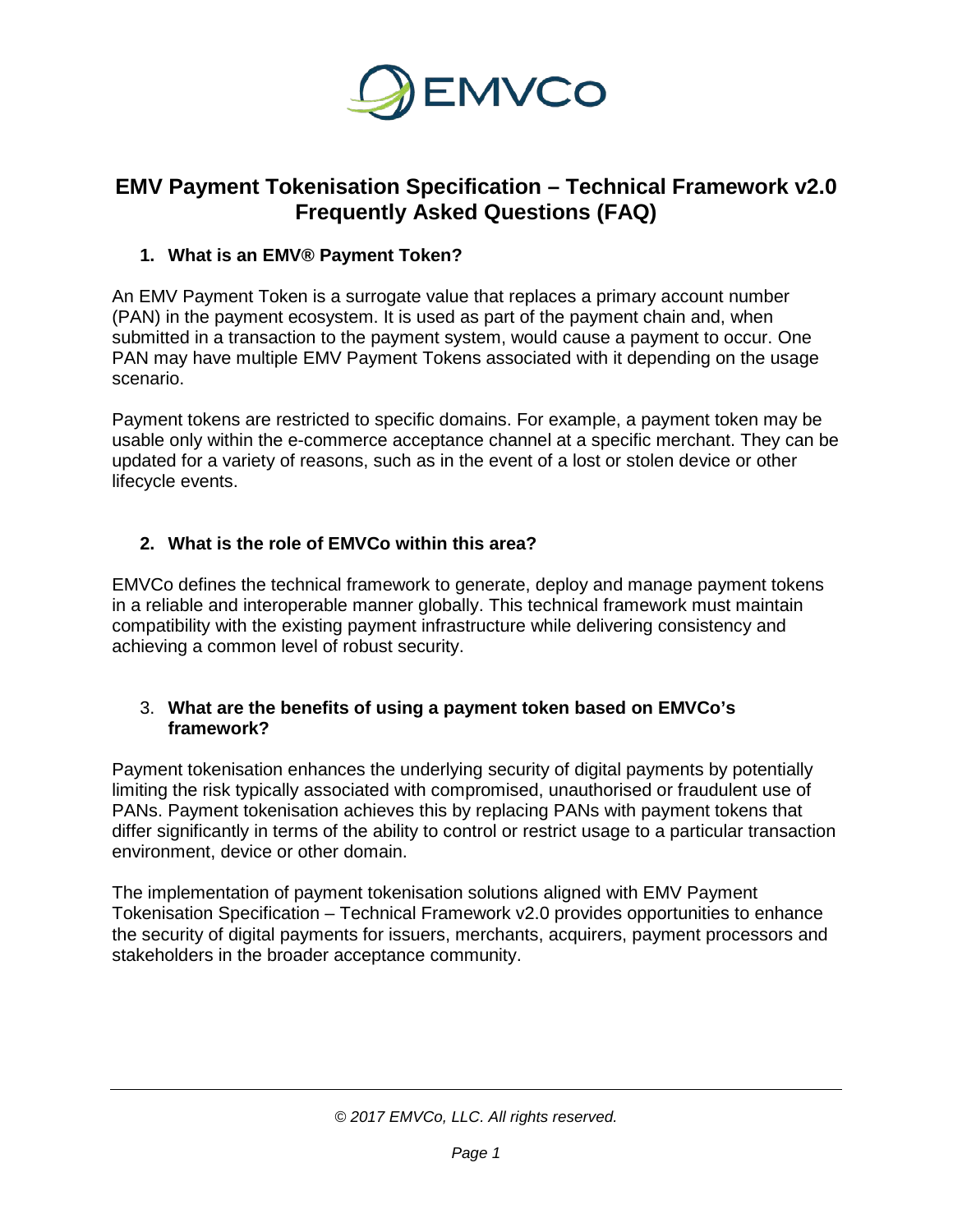

## **4. What are the outputs of EMVCo in relation to payment tokenisation?**

- [EMV Payment Tokenisation Specification –](http://www.emvco.com/specifications.aspx?id=263) Technical Framework v2.0. The document describes the payment tokenisation landscape, key entities and the data fields to be implemented to support a payment tokenisation service. From a technical perspective, the framework explains the acceptance of payment tokens as a replacement to PANs and how security can be improved by limiting their use to a specific environment.
- [EMVCo's registration service for token service providers.](https://www.emvco.com/processes-forms/registration-services/tsp-code/) EMVCo has established a Token Service Provider Code (TSP Code), a three-digit code assigned to a TSP and maintained by EMVCo. The TSP Code is included in the 'token requester ID', which uniquely identifies the pairing of a 'token requester' with the TSP. This helps achieve transparency of the entity that provided the payment token.
- EMV [Payment Account Reference \(PAR\).](https://www.emvco.com/wp-content/uploads/2017/05/EMVCo_PAR_PR_FINAL_March-2016.pdf) This newly defined data element enables merchants, acquirers and payment processors to link together a cardholder's EMV Payment Token with their PAN transactions without needing to use their underlying card account number. This enables all payment transactions – regardless of how they are initiated - to be processed in a consistent manner providing the payment acceptance community with the mechanism to support its consumers' transactional history for security and regulatory reasons. Examples include risk analysis and antimoney laundering, as well as to value-added services such as loyalty and couponing.
- [EMVCo's registration process for Banking Identification Number \(BIN\) Controllers](https://www.emvco.com/processes-forms/registration-services/bin-controller/)**.** A BIN Controller is responsible for the governance of PAR for the BINs that are under its direct control, including determining the approach to PAR data generation meeting the industry aligned PAR data format defined by EMVCo. BIN Controllers must register with EMVCo to be assigned a BIN Controller Identifier which is the unique first four characters of a PAR value.

#### **5. What are the main changes in version 2.0 of the payment tokenisation technical framework?**

The latest document addresses the adoption of payment token use cases in e-commerce beyond card-on-file, and offers enhancements to how payment tokens can be controlled within a single payment channel. It also builds on the ecosystem established in version 1.0 by refining the EMV payment tokenisation roles of token service provider and token requestor, introducing the roles of token programme merchant and token user, and detailing their interrelationships within the global payments environment.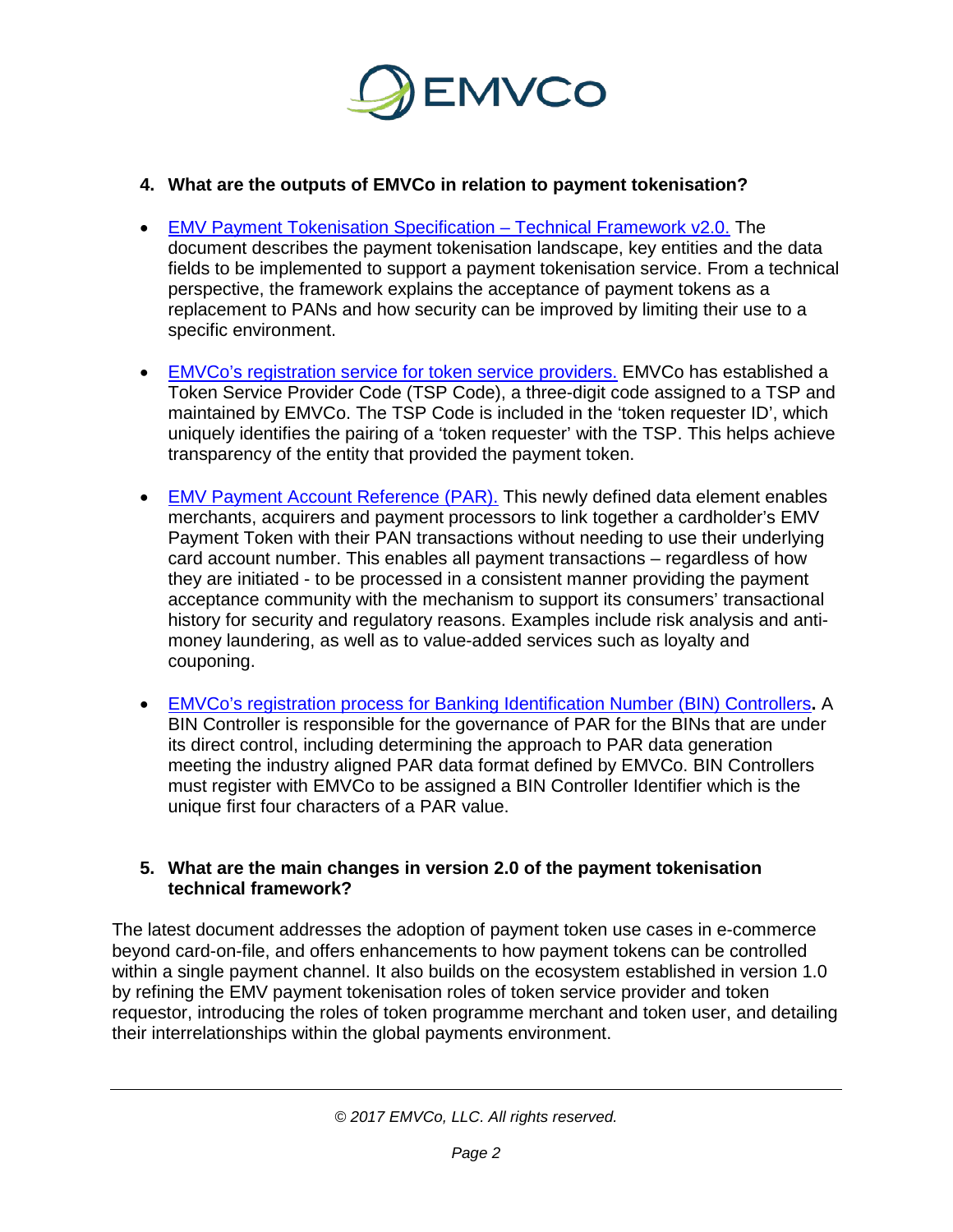

Key updates within version 2.0 include the:

- Recognition that the entity introducing payment tokenisation to a payment ecosystem is responsible for establishing a **payment token programme.** This programme will define the business policies and processes for the generation, issuance and full lifecycle management of payment tokens to ensure their effective delivery.
- Additional detail on **payment token processing** which clarifies the use of a payment token in the authorisation process.
- Introduction of new concepts around shared and limited use payment token to support the expansion of **e-commerce use cases.**
	- o *Limited use payment token is used for a single cardholder-initiated transaction and subsequent merchant-initiated transactions.*
	- o *Shared payment token is used by one or more merchants or token users in scenarios where token requestors are not the merchant or token user.*
- Introduction of the **payment token assurance method** (replacing token assurance level) to enable a token requestor, such as an issuer, digital wallet provider or merchant, to have information available related to the identification and verification processes associated with the issuance of a payment token.
- Expansion of the **payment token issuance processes** to enable the request of a payment token with a value other than a PAN.
- Integration of the PAR Specification Bulletin-167.

## 6. **Will the EMV Payment Tokenisation Specification – Technical Framework v2.0 be available to all parties without charge?**

Yes. The EMV Payment Tokenisation Specification – Technical Framework v2.0 is available on a royalty-free basis to all industry participants.

#### 7. **How can the EMV Payment Tokenisation Specification – Technical Framework v2.0 be adopted by the payment systems and other payments stakeholders?**

EMVCo provides a 'tool box' of technical documents and guidelines that facilitate the worldwide interoperability and acceptance of secure payment transactions. These materials are designed to be flexible and can be adapted regionally to meet national payment requirements and accommodate local regulations.

Any industry participant wanting to build an EMV payment token solution can use the technical framework.

EMVCo does not mandate the use of its specifications and industry participants are free to choose from any or all of the related EMV technical documents to address their customer and market needs.

*© 2017 EMVCo, LLC. All rights reserved.*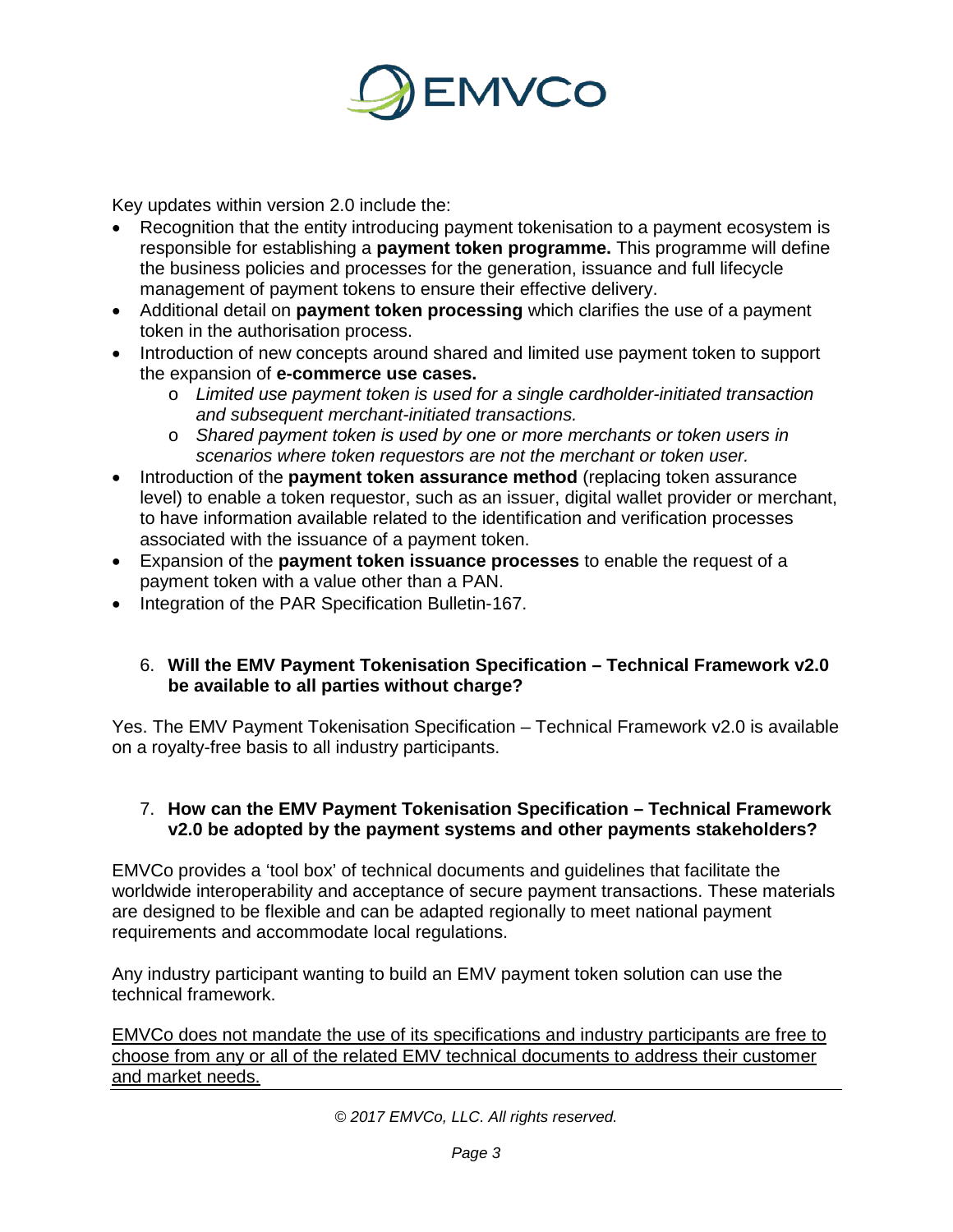

To learn more about the role EMVCo plays within the payments ecosystem, read its [Operating Principles.](https://www.emvco.com/about/overview/)

#### 8. **Will EMVCo be offering a supportive testing and certification infrastructure for payment tokenisation?**

There can be no certification from EMVCo in its traditional sense due to the framework nature of payment tokenisation and the diverse environment of the ecosystem and related infrastructure.

EMVCo has established and will manage the EMV TSP Code and BIN Controller Identifiers Registration Programmes to facilitate unique identification of the entities within this space.

#### **9. Will the technical framework work for all payment systems, card products, networks and payment types such as credit, debit, commercial or prepaid for example?**

The technical framework is designed to be inclusive of all product types and adaptable to implementer requirements.

#### 10. **Can industry participants develop proprietary solutions that will operate in adherence to the EMV technical framework?**

While all EMVCo technical documents are designed for global interoperability, there is ample opportunity for implementers to create their own business solutions and proprietary add-ons, alongside additional services.

This level of implementation flexibility and support for a range of business models and use cases has been core to EMVCo's work and continues to be a key priority for its payment tokenisation activity.

## 13. **Will other industry stakeholders be able to provide input into EMVCo's payment tokenisation activity?**

Yes. The **EMV [Payment Tokenisation Specification -](http://www.emvco.com/specifications.aspx?id=263) Technical Framework v2.0** can be downloaded without charge and implemented on a royalty-free basis. EMVCo's aim in publicly sharing this specification technical framework is to promote transparency, maximise industry engagement, and encourage marketplace comments so that the document can continue to evolve in line with commercial and technical industry needs.